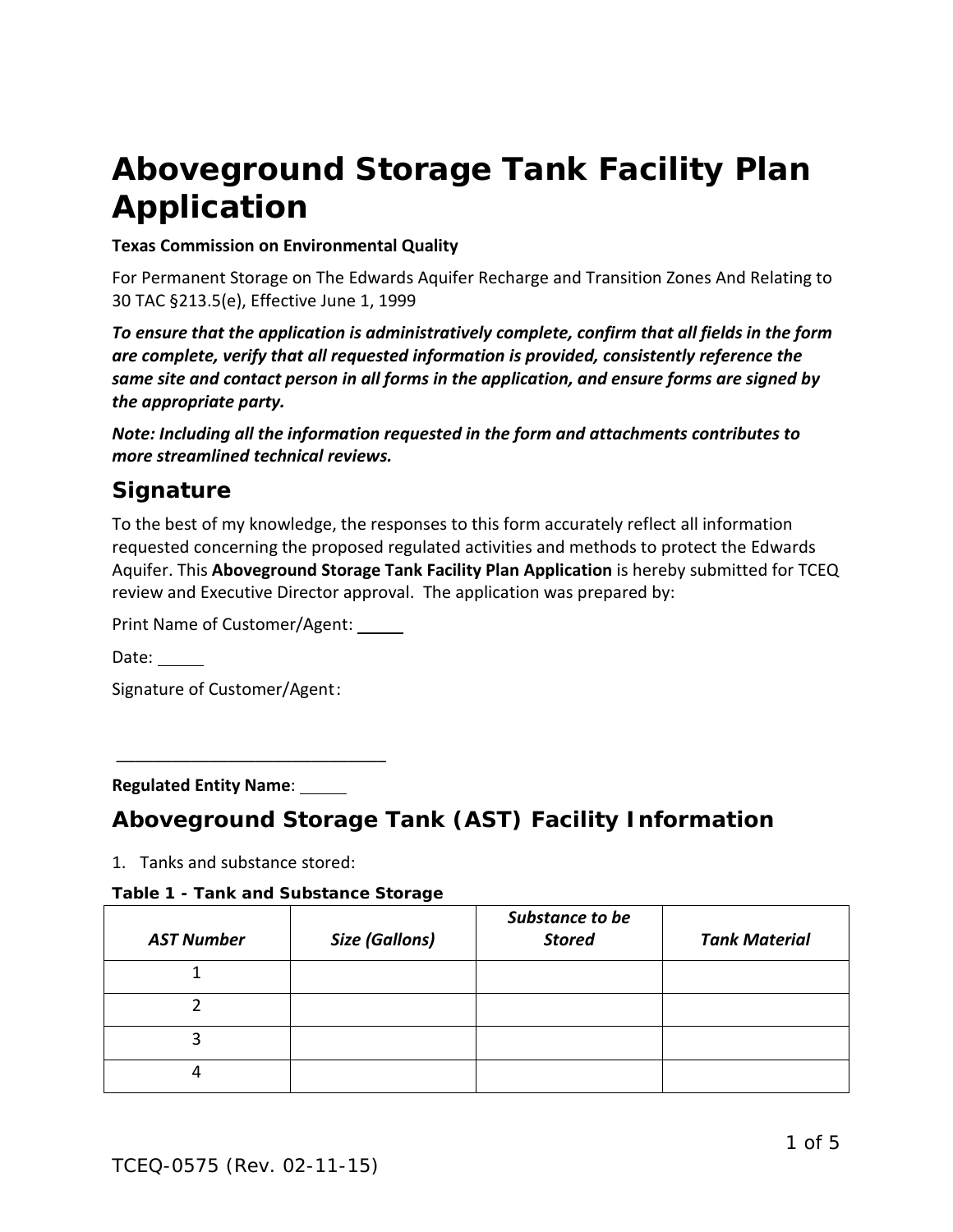| <b>AST Number</b> | Size (Gallons) | Substance to be<br><b>Stored</b> | Tank Material   |                |
|-------------------|----------------|----------------------------------|-----------------|----------------|
|                   |                |                                  |                 |                |
|                   |                |                                  | Total $x 1.5 =$ | <b>Gallons</b> |

- 2.  $\Box$  The AST will be placed within a containment structure that is sized to capture one and one-half (1 1/2) times the storage capacity of the system. For facilities with more than one tank system, the containment structure is sized to capture one and one-half (1 1/2) times the cumulative storage capacity of all systems.
	- **Attachment A - Alternative Methods of Secondary Containment**. Alternative methods for providing secondary containment are proposed. Specifications that show equivalent protection for the Edwards Aquifer are attached.
- 3. Inside dimensions and capacity of containment structure(s):

#### **Table 2 - Secondary Containment**

| Length (L) (Ft.) | Width $(W)$ (Ft.) | Height (H) (Ft.) | $L \times W \times H = (Ft3)$ | <b>Gallons</b> |
|------------------|-------------------|------------------|-------------------------------|----------------|
|                  |                   |                  |                               |                |
|                  |                   |                  |                               |                |
|                  |                   |                  |                               |                |

**Total: Gallons**

4.  $\vert$   $\vert$  All piping, hoses, and dispensers will be located inside the containment structure.

 $\vert \ \vert$  Some of the piping to dispensers or equipment will extend outside the containment structure.

The piping will be aboveground

The piping will be underground

- 5.  $\Box$  The containment area must be constructed of and in a material impervious to the substance(s) being stored. The proposed containment structure will be constructed of
- 6. **Attachment B - Scaled Drawing(s) of Containment Structure**. A scaled drawing of the containment structure that shows the following is attached:
	- Interior dimensions (length, width, depth and wall and floor thickness).
	- Internal drainage to a point convenient for the collection of any spillage.

Tanks clearly labeled.

.

Piping clearly labeled.

Dispenser clearly labeled.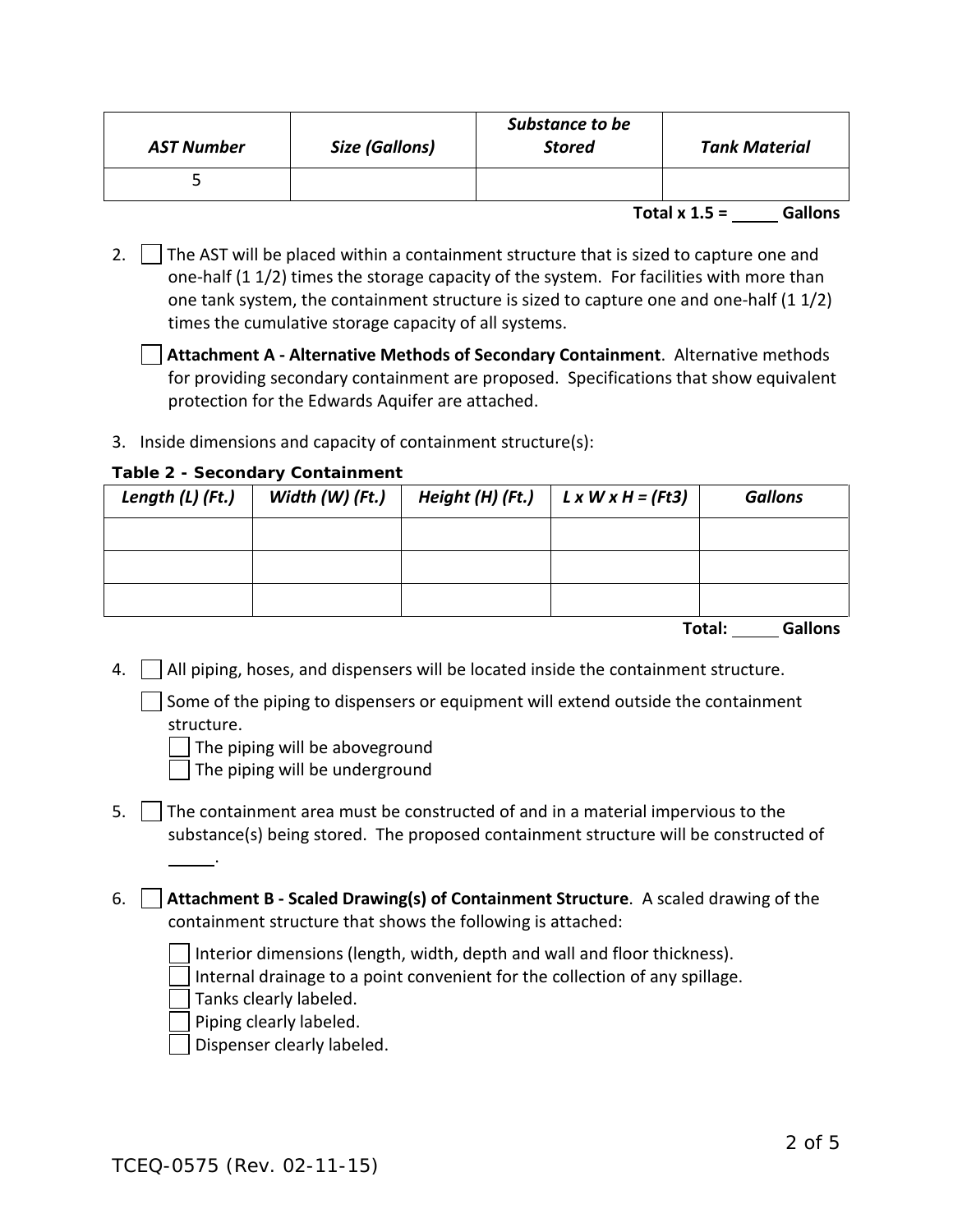## *Site Plan Requirements*

|  |  | Items 7 - 18 must be included on the Site Plan. |  |  |
|--|--|-------------------------------------------------|--|--|
|--|--|-------------------------------------------------|--|--|

| 7.  | The Site Plan must have a minimum scale of $1" = 400'.$                                                                                                                                                                                                                                                                                                                                                        |
|-----|----------------------------------------------------------------------------------------------------------------------------------------------------------------------------------------------------------------------------------------------------------------------------------------------------------------------------------------------------------------------------------------------------------------|
|     | Site Plan Scale: $1" = \underline{\hspace{2cm}}'.$                                                                                                                                                                                                                                                                                                                                                             |
| 8.  | 100-year floodplain boundaries:                                                                                                                                                                                                                                                                                                                                                                                |
|     | Some part(s) of the project site is located within the 100-year floodplain. The<br>floodplain is shown and labeled.<br>No part of the project site is located within the 100-year floodplain.                                                                                                                                                                                                                  |
|     | The 100-year floodplain boundaries are based on the following specific (including date<br>of material) sources(s): ______.                                                                                                                                                                                                                                                                                     |
| 9.  | The layout of the development is shown with existing and finished contours at<br>appropriate, but not greater than ten-foot contour intervals. Show lots, recreation<br>centers, buildings, roads, etc.                                                                                                                                                                                                        |
|     | The layout of the development is shown with existing contours. Finished topographic<br>contours will not differ from the existing topographic configuration and are not shown.                                                                                                                                                                                                                                 |
|     | 10. All known wells (oil, water, unplugged, capped and/or abandoned, test holes, etc.):                                                                                                                                                                                                                                                                                                                        |
|     | There are _______(#) wells present on the project site and the locations are shown and<br>labeled. (Check all of the following that apply):<br>The wells are not in use and have been properly abandoned.<br>The wells are not in use and will be properly abandoned.<br>The wells are in use and comply with 16 TAC § 76.<br>There are no wells or test holes of any kind known to exist on the project site. |
|     | 11. Geologic or manmade features which are on the site:                                                                                                                                                                                                                                                                                                                                                        |
|     | All sensitive geologic or manmade features identified in the Geologic Assessment are<br>shown and labeled.<br>No sensitive geologic or manmade features were identified in the Geologic<br>Assessment.<br>Attachment C - Exception to the Geologic Assessment. A request and justification<br>for an exception to a portion of the Geologic Assessment is attached.                                            |
| 12. | The drainage patterns and approximate slopes anticipated after major grading activities.                                                                                                                                                                                                                                                                                                                       |
| 13. | Areas of soil disturbance and areas which will not be disturbed.                                                                                                                                                                                                                                                                                                                                               |
| 14. | Locations of major structural and nonstructural controls. These are the temporary and<br>permanent best management practices.                                                                                                                                                                                                                                                                                  |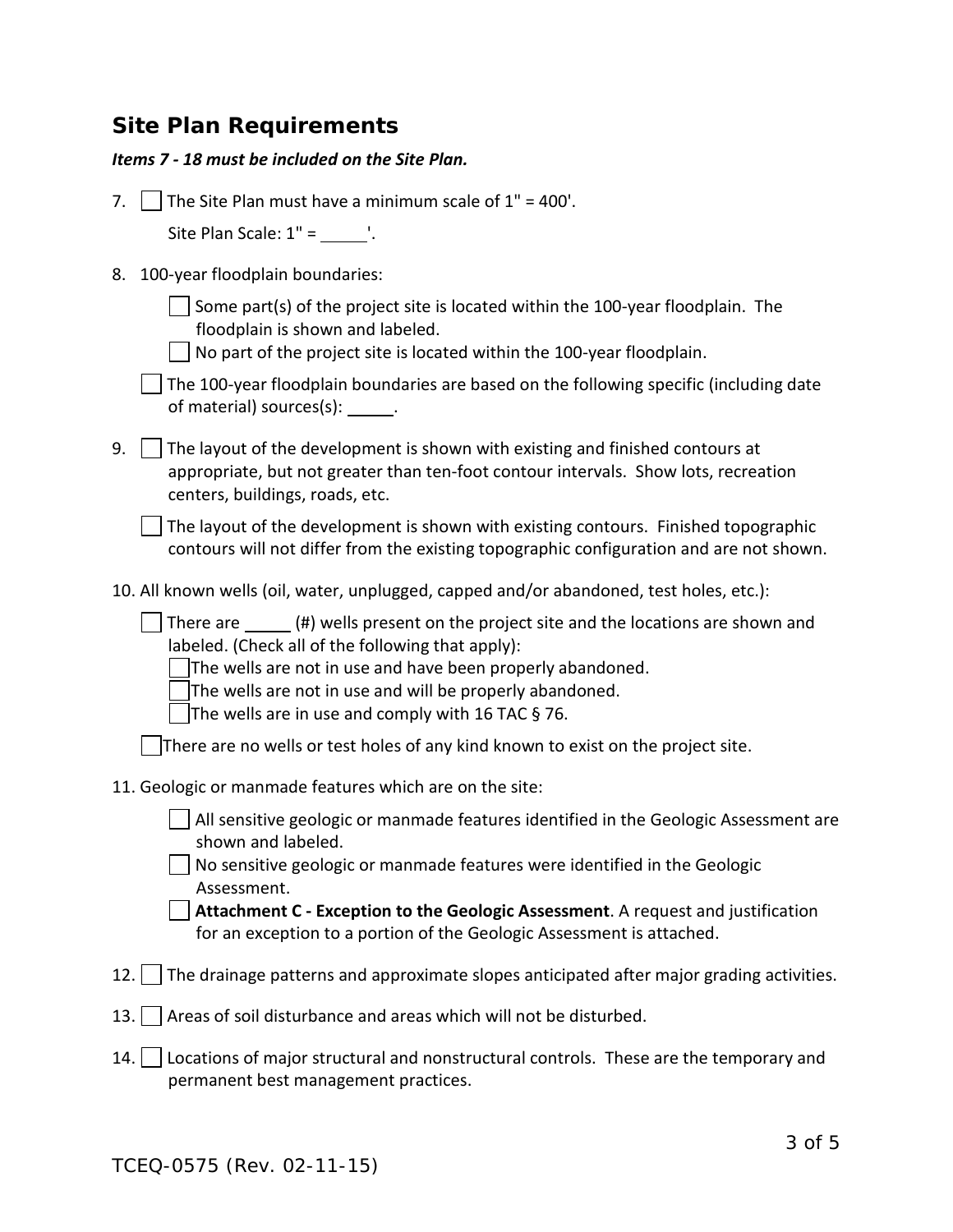|  | 15. Locations where soil stabilization practices are expected to occur. |  |  |  |  |
|--|-------------------------------------------------------------------------|--|--|--|--|
|  |                                                                         |  |  |  |  |

16. Surface waters (including wetlands).

 $\vert$  N/A

17. | Locations where stormwater discharges to surface water or sensitive features.

There will be no discharges to surface water or sensitive features.

18.  $\vert$  Legal boundaries of the site are shown.

## *Best Management Practices*

19.  $\vert$  Any spills must be directed to a point convenient for collection and recovery. Spills from storage tank facilities must be removed from the controlled drainage area for disposal within 24 hours of the spill.

 $\vert \ \vert$  In the event of a spill, any spillage will be removed from the containment structure within 24 hours of the spill and disposed of properly.

 $\vert \ \vert$  In the event of a spill, any spillage will be drained from the containment structure through a drain and valve within 24 hours of the spill and disposed of properly. The drain and valve system are shown in detail on the scaled drawing.

 $20.$  All stormwater accumulating inside the containment structure will be disposed of through an authorized waste disposal contractor.

Containment area will be covered by a roof.

Containment area will not be covered by a roof.

| $\Box$ A description of the alternate method of stormwater disposal is submitted for the |  |
|------------------------------------------------------------------------------------------|--|
| executive director's review and approval and is attached.                                |  |

- 21. **Attachment D - Spill and Overfill Control**. A site-specific description of the methods to be used at the facility for spill and overfill control is attached.
- 22. **Attachment E - Response Actions to Spills**. A site-specific description of the planned response actions to spills that will take place at the facility is attached.

## *Administrative Information*

23. A Water Pollution Abatement Plan (WPAP) is required for construction of any associated commercial, industrial or residential project located on the Recharge Zone.

 $\Box$  The WPAP application for this project was approved by letter dated  $\Box$ . A copy of the approval letter is attached at the end of this application.

 $\Box$  The WPAP application for this project was submitted to the TCEQ on  $\Box$ , but has not been approved.

 $\Box$  A WPAP application is required for an associated project, but it has not been submitted.